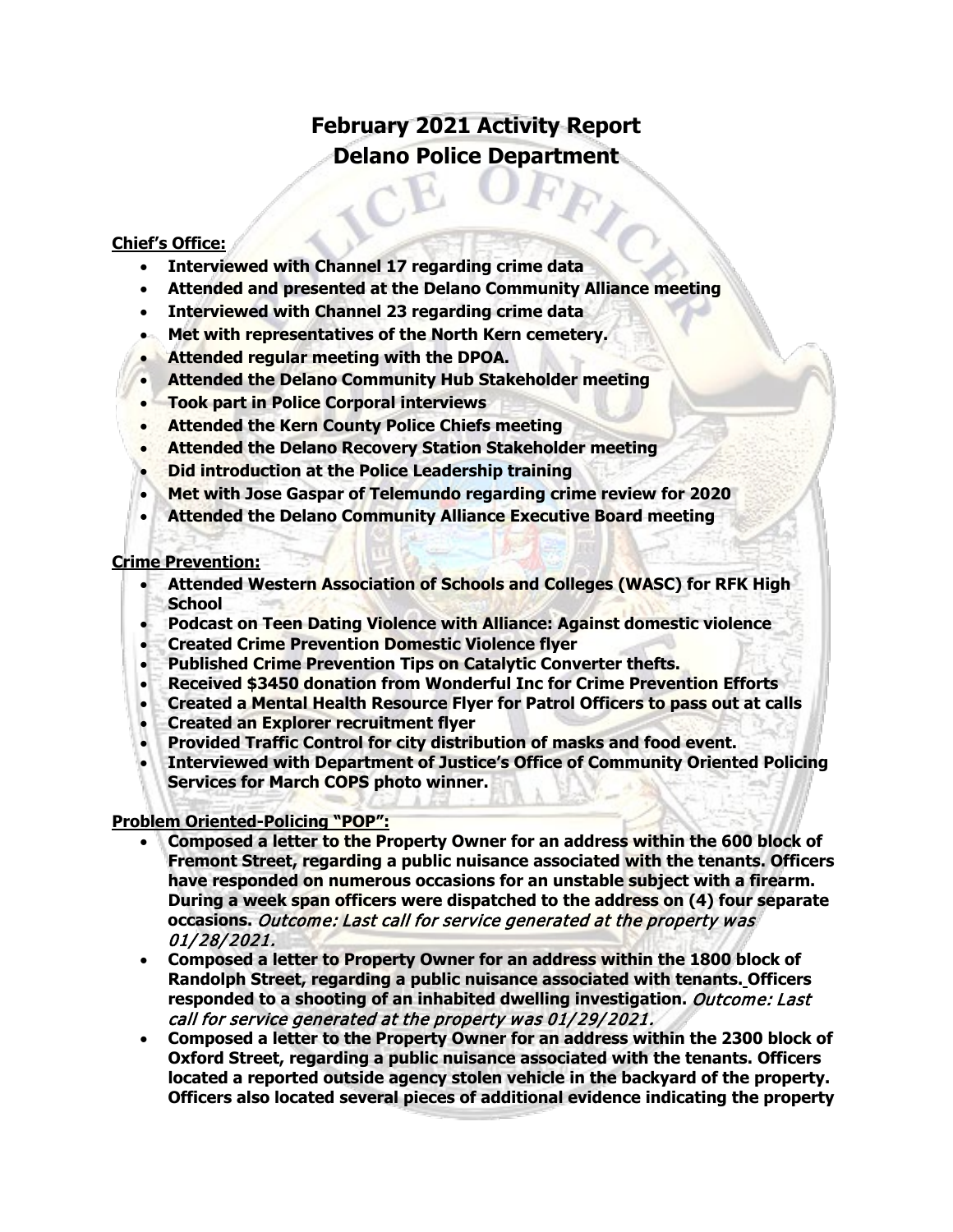**was potentially being used as a possible "chop shop".** Outcome: Last call for service generated at the property was 02/08/2021.

- **Composed a letter to the Property Owner for an address within the 900 block of County Line Road, regarding a public nuisance associated to trespassers. Property Owner was notified of several Delano Municipal Code violations (Rubbish accumulation and property owner maintenance obligations and Management of property). (Second notice/letter was issues regarding same incident).** Outcome: Property Owner addressed the Delano Municipal Code violations and cleaned-up of the property was conducted.
- **Composed a letter to the Property Manager for an address within the 900 block of 10th Avenue, regarding a public nuisance associated to trespassers. Property Manager was notified of several Delano Municipal Code violations (Rubbish accumulation and property owner maintenance obligations and Management of property).** Outcome: The area was cleaned-up with the assistance of the City of Delano refuse department.
- **Composed a letter to the Property Manager for an address within the 2100 block of Glenwood Street, regarding a public nuisance associated to trespassers. Property Manager was notified of several Delano Municipal Code violations (Rubbish accumulation and property owner maintenance obligations and Management of property).** Outcome: Property Owner addressed the Delano Municipal Code violations and cleaned-up of the property was conducted.

#### **Meetings:**

- **Monthly Chaplain meeting (Chaplain Coordinator)**
- **Delano Police Department Explorer Program Meeting (Explorer Program Coordinator)**
- **Meeting with the Delano Recovery Station (Homeless Liaison Officer)**
- **Meeting with the North Kern Cemetery District board members (POP Officer)**
- **Meeting with Property Owner (300 block of High Street) regarding trespassers**
- **Meeting with Property Owner (900 block of Main Street) regarding trespassers**
- **Meeting with Property Owner (1000 block of Dover Place) regarding trespassers**

| The Contract of the Contract of | 2010 | 2011 | 2012 | 2013 | 2014 | 2015 | 2016 | 2017 | 2018 | 2019 | 2020 | 2021 |
|---------------------------------|------|------|------|------|------|------|------|------|------|------|------|------|
| Homicides                       | 0    |      | 0    |      | 11   | 6    |      | 6    | 10   | 8    |      | 2    |
| Rapes                           | 8    |      |      | 4    | 13   | 10   | 12   | 10   | 12   | 9    | 18   |      |
| <b>Robbery</b>                  | 56   | 49   | 53   | 82   | 58   | 53   | 27   | 34   | 45   | 32   | 36   | 4    |
| Assault                         | 370  | 325  | 388  | 397  | 383  | 352  | 366  | 396  | 432  | 431  | 333  | 59   |
| <b>Burglary</b>                 | 791  | 797  | 552  | 720  | 368  | 272  | 308  | 222  | 291  | 205  | 157  | 33   |
| Larceny                         | 464  | 531  | 575  | 808  | 697  | 767  | 794  | 660  | 613  | 589  | 446  | 111  |
| <b>Auto Theft</b>               | 443  | 363  | 346  | 447  | 435  | 364  | 471  | 450  | 386  | 314  | 248  | 59   |

#### **Part 1 Crimes:**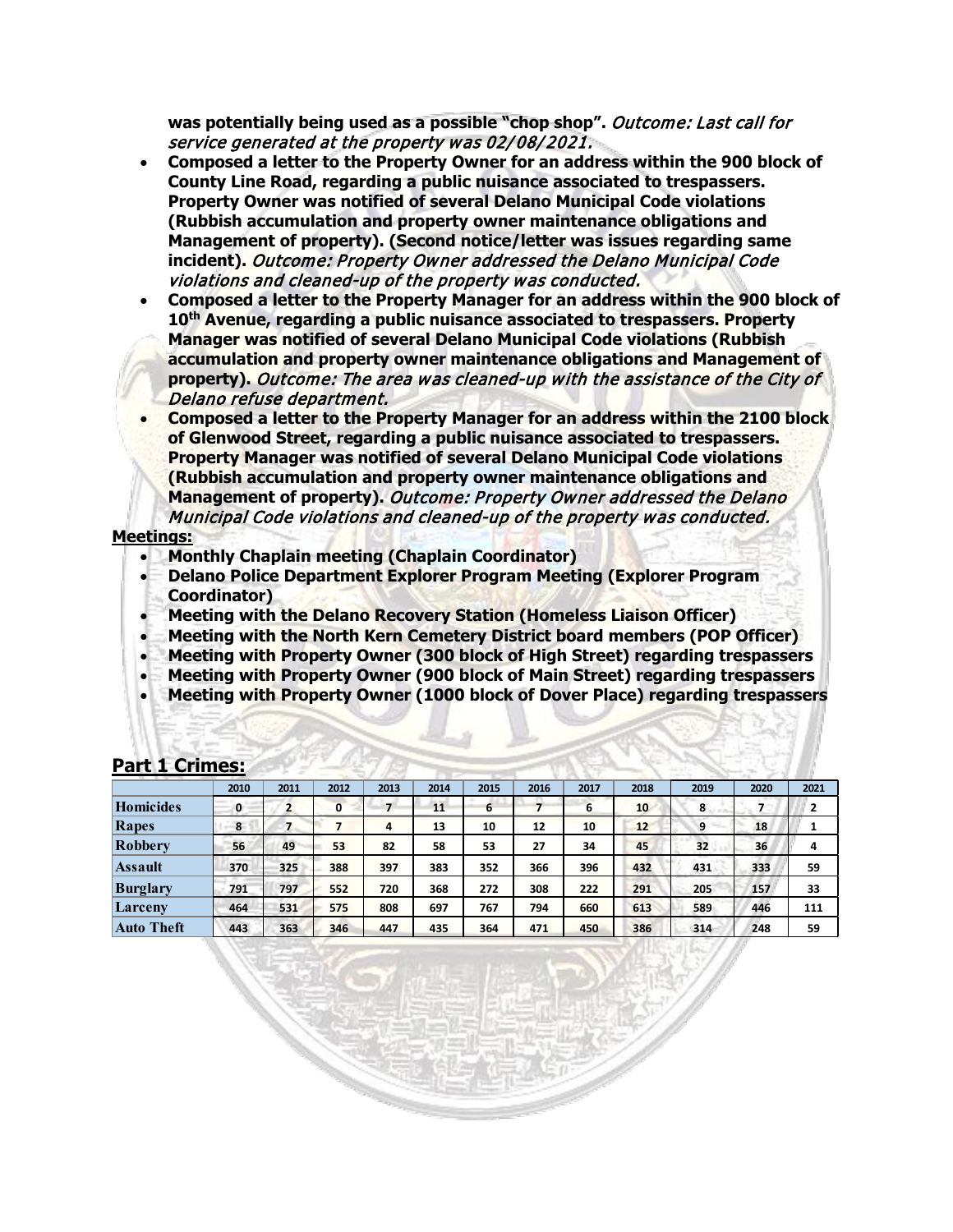| <b>Response Times (February 2021)</b>                      |                                     |                               |                   |  |  |  |  |
|------------------------------------------------------------|-------------------------------------|-------------------------------|-------------------|--|--|--|--|
| <b>Priority</b>                                            | <b>Create to</b><br><b>Dispatch</b> | Dispatch to<br><b>Arrival</b> | <b>Total Time</b> |  |  |  |  |
| 1. Life/Death                                              | 1:26                                | 3:47                          | 5:14              |  |  |  |  |
| 2. Property Crime in Progress                              | 7:23                                | 6:37                          | 14:00             |  |  |  |  |
| 3. Cold Call/No immediate<br>threat to person or property. | 16:37                               | 6:53                          | 23:30             |  |  |  |  |

### **Traffic Unit:**

**Refer to the following data regarding traffic related incidents for the month of January: Accident Summary by Severity**:

| <b>Fatal Traffic</b> | <b>Injury Traffic</b> | Non-Injury Traffic Traffic Collisions | <b>DUI Involvement</b> | <b>Hazardous</b>        | <b>Other Citations</b> |
|----------------------|-----------------------|---------------------------------------|------------------------|-------------------------|------------------------|
| <b>Collisions</b>    | <b>Collisions</b>     | <b>Collisions</b>                     |                        | <b>Citations Issued</b> | <b>Issued</b>          |
|                      | 10                    | 19                                    |                        |                         | 35                     |

### **Area of Focus:**

Collision:

| <b>Common Locations:</b> | <b>Primary Collision Factors:</b>                       |
|--------------------------|---------------------------------------------------------|
| None this month          | $\cdot$ (6) VC 22107 - Unsafe Turning Movement          |
|                          | $\cdot$ (4) VC 21802(a) - Fail to Yield to Right of Way |
|                          | $\cdot$ (2) VC 22350 - Insafe Speed                     |
|                          |                                                         |

### **Operations:**

• **DUI Saturations Patrols**

## **Planned Operations:**

- **April**
	- **1. DUI Saturation Patrols**
	- **2. DUI/DL Checkpoint**